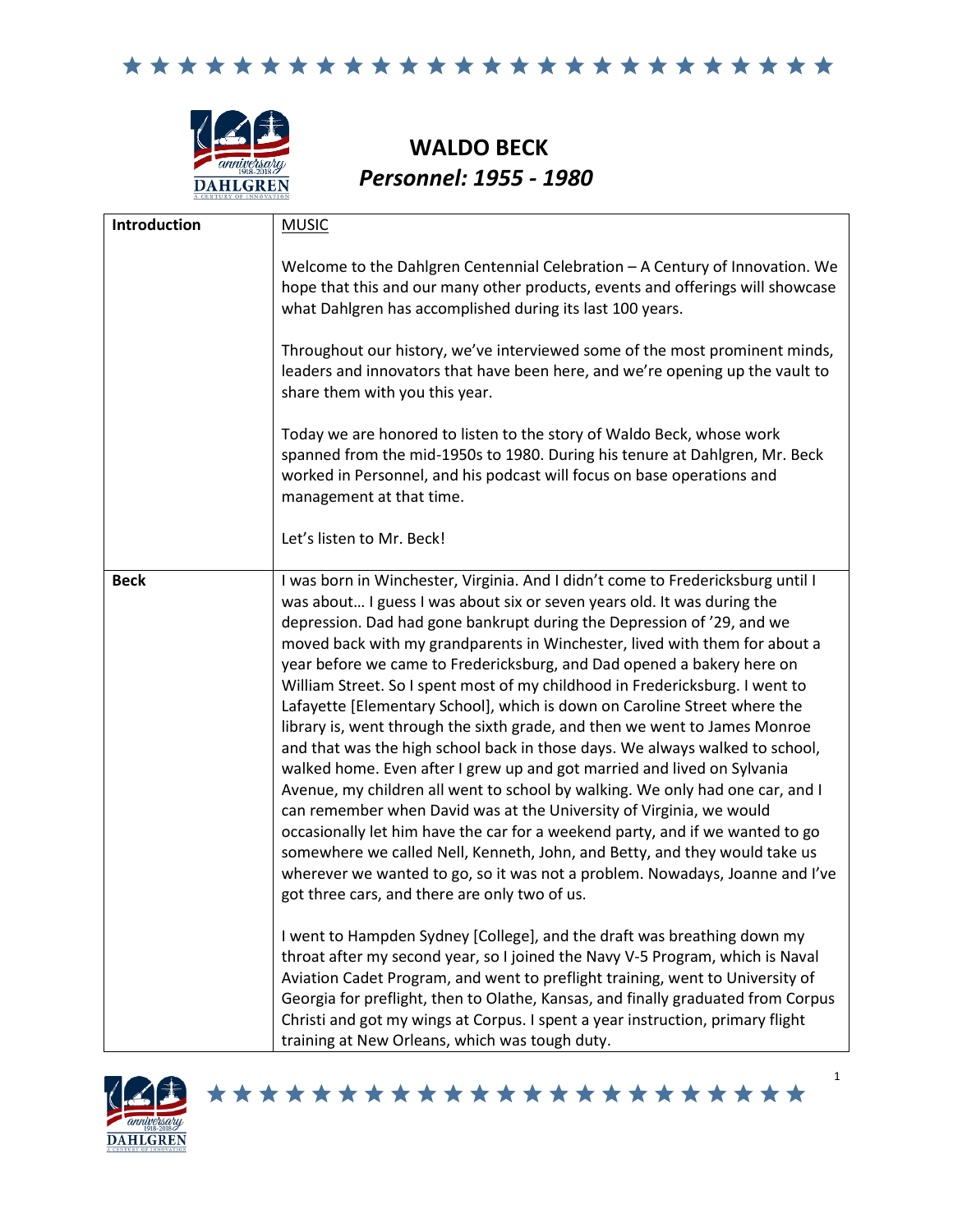I spent four years, I guess four years, during World War II and then spent—got out, came home, went to work for my father at the bakery. At the end of, I guess it was about 1950, I got a letter—the Marine Corps at that time did not discharge you, they just released you from active duty. So out of the blue, I got a letter from the Marine Corps calling me back to duty. I ended up back in Jacksonville and spent three more years with the Marine Corps.

So, after I got out of the Marine Corps the second time, Fred Harman, who was the Employment Officer at Dahlgren, came to see me and asked me if I'd like a job at Dahlgren. And that's how I ended up down there. He was the Employment Officer, and I had been Personnel Officer as a collateral duty in the squadron at Cherry Point, and I figured he thought that qualified me to be—to work in Personnel, so I got the job as Head of the Wage and Classification Division in the Personnel Department.

In 1954, '55, I went to work at Dahlgren in the Wage and Classification Office. And they wanted me to go to Washington for about six months training in wage work primarily. And so I went—main Navy at that time was located on Constitution Avenue. I rode the train from Fredericksburg to Washington. You get off the train in Washington, you go outside, there would be about ten or fifteen taxis lined up, and somebody would say "main Navy," another would say "State Department," another would say "Interior." So you crawled in the main Navy taxi, and as soon as he got six people, he'd take off. It cost us 35 cents apiece. In the afternoon when we'd come out about five o'clock, there would be all these taxis lined up that said "Union Station." And so we would catch a taxi to Union Station, occasionally stop by the bar if we got there early enough before our train left.

But anyway, that's when I came back to Dahlgren and worked in Personnel all my 25 years at Dahlgren. I spent quite a while as the Personnel Officer for Dahlgren and so it was a very time-consuming and a lot more hours than I wanted to put in, so I turned down the job and went back to Wage and Classification, and about that time, we merged with the White Oak Laboratory, and they sent me to White Oak two or three days a week, and I spent half my time at White Oak, and was back on the commuting trail again, which we were in the process of reclassifying all the positions at White Oak Laboratory. Apparently, they'd gotten completely out of control, and I think that was the reason that the Navy Department merged our two labs. At that time, we were one lab with two sites.

David Brown, my brother-in-law, lived on the base right behind the chapel, and David Brown went to the University of Virginia and got a degree in Mathematics or Physics. While he was at UVA, he started working at Dahlgren in the summer

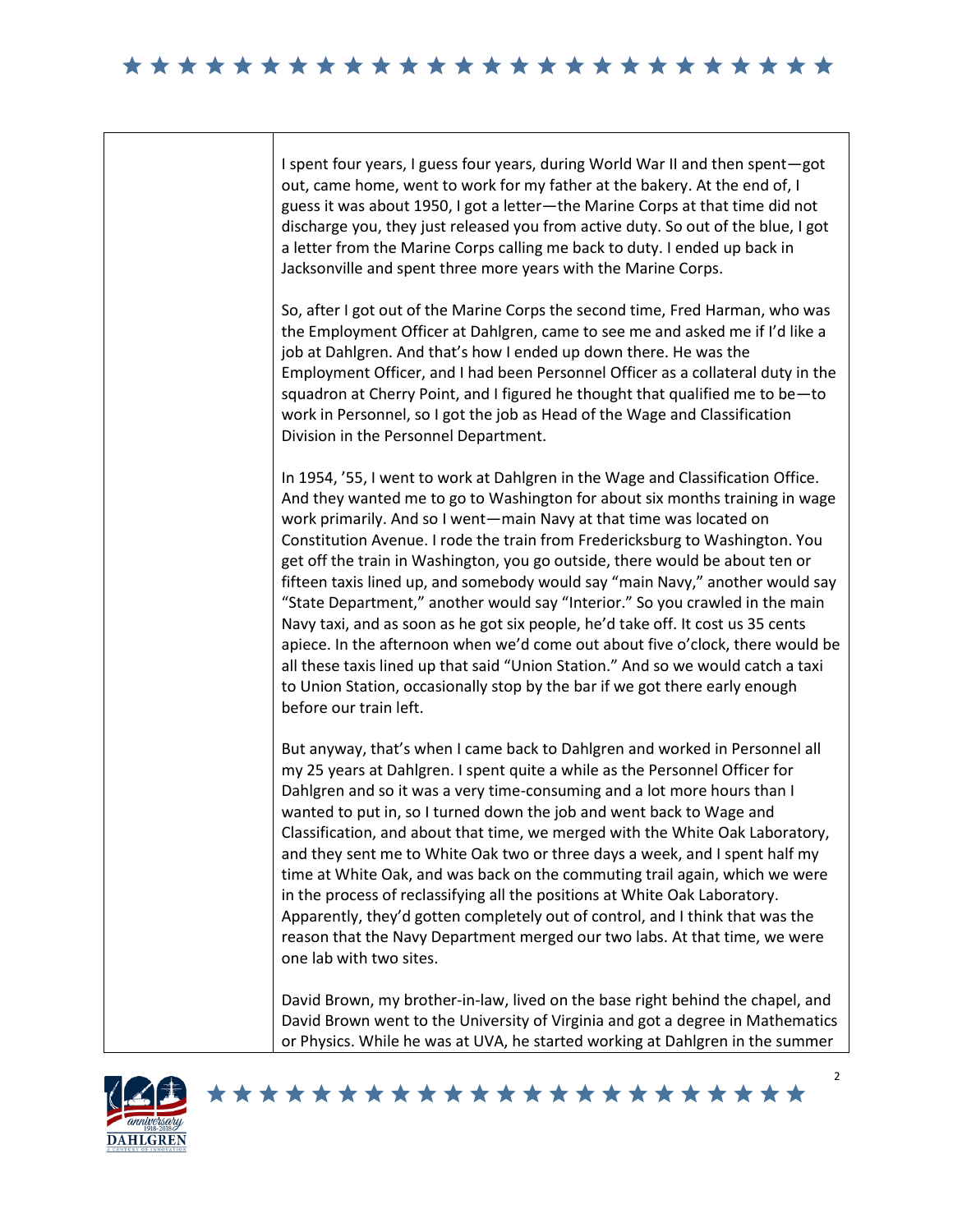| when he was off, and he actually rode the train from Fredericksburg to<br>Dahlgren, commuted. That was during the war. And after he graduated from<br>UVA, he was an ensign in the Navy and worked as a Deck Officer on a liberty<br>ship, going back and forth, taking supplies back and forth to England, and then<br>after he got out of the Navy, he came back to Dahlgren and went to work for<br>Dahlgren. He took a leave of absence and went back to UVA and got an<br>engineering degree. And he was, I think, his first love was mathematics and<br>physics, but he became the director or the division head of the Geoballistics<br>Division, and I don't know how long a time, maybe five or ten years, it took him<br>to move up to the Division Head of the Geoballistics Division. |
|---------------------------------------------------------------------------------------------------------------------------------------------------------------------------------------------------------------------------------------------------------------------------------------------------------------------------------------------------------------------------------------------------------------------------------------------------------------------------------------------------------------------------------------------------------------------------------------------------------------------------------------------------------------------------------------------------------------------------------------------------------------------------------------------------|
| I remember Doreen Daniels-by the way Doreen died just last month-was the<br>first woman to ever go aboard a Navy submarine. And she was the one who was<br>involved in developing the tapes that went aboard the subs that I guess-I'm<br>sure you know more about it than I do, but the tapes were able to direct the<br>missile to a pre-determined target, which was fascinating.                                                                                                                                                                                                                                                                                                                                                                                                              |
| One of the things we talked about earlier was Dick Rossbacher's division, which<br>was the Cartridge Actuated Devices Division, which is CAD. Dick was an<br>outstanding manager, and he had an interesting technique of what he called the<br>"red dog" plan, and whoever in his organization-he had a pretty big<br>organization-whoever was in his group had a good idea that Dick felt was<br>worth pursuing, he would give them what he called the "red dog" badge. And<br>that, he could be a TS-7 engineer that had just come into the organization, and<br>that young man would be in charge of the entire division for as long as he<br>needed to pursue his particular project, which was fascinating. And it worked!<br>He developed quite a few things, I believe.                    |
| And the other organization I always thought was fascinating was the HERO<br>organization, Hazards of Electromagnetic Radiation [to Ordnance], and I don't<br>know whether they still operate that or not, but they had a simulated carrier<br>deck right over by the hangar. They subjected all sorts of ordnance to all sorts of<br>electromagnetic radiation to see what effect it would have.                                                                                                                                                                                                                                                                                                                                                                                                  |
| Ralph Niemann was the head of the K Department, and he was an interesting<br>person. He was a clean desk manager. Never saw a piece of paper on his desk. It<br>was all in the drawers, but he always knew where everything was. And then<br>there was Hal Overman, who had the messiest desk I've ever seen in my life. Hal<br>Overman, you couldn't even see him for the stuff piled on his desk. Hal<br>Overman Arthur Jones was Ralph Niemann's assistant department head in K<br>Lab.                                                                                                                                                                                                                                                                                                        |
| Jim Talley—we had two foremen back in those days. We had Ben Tubman and<br>Woody Saft. Woody was probably one of the few people-when Vietnam came                                                                                                                                                                                                                                                                                                                                                                                                                                                                                                                                                                                                                                                 |





3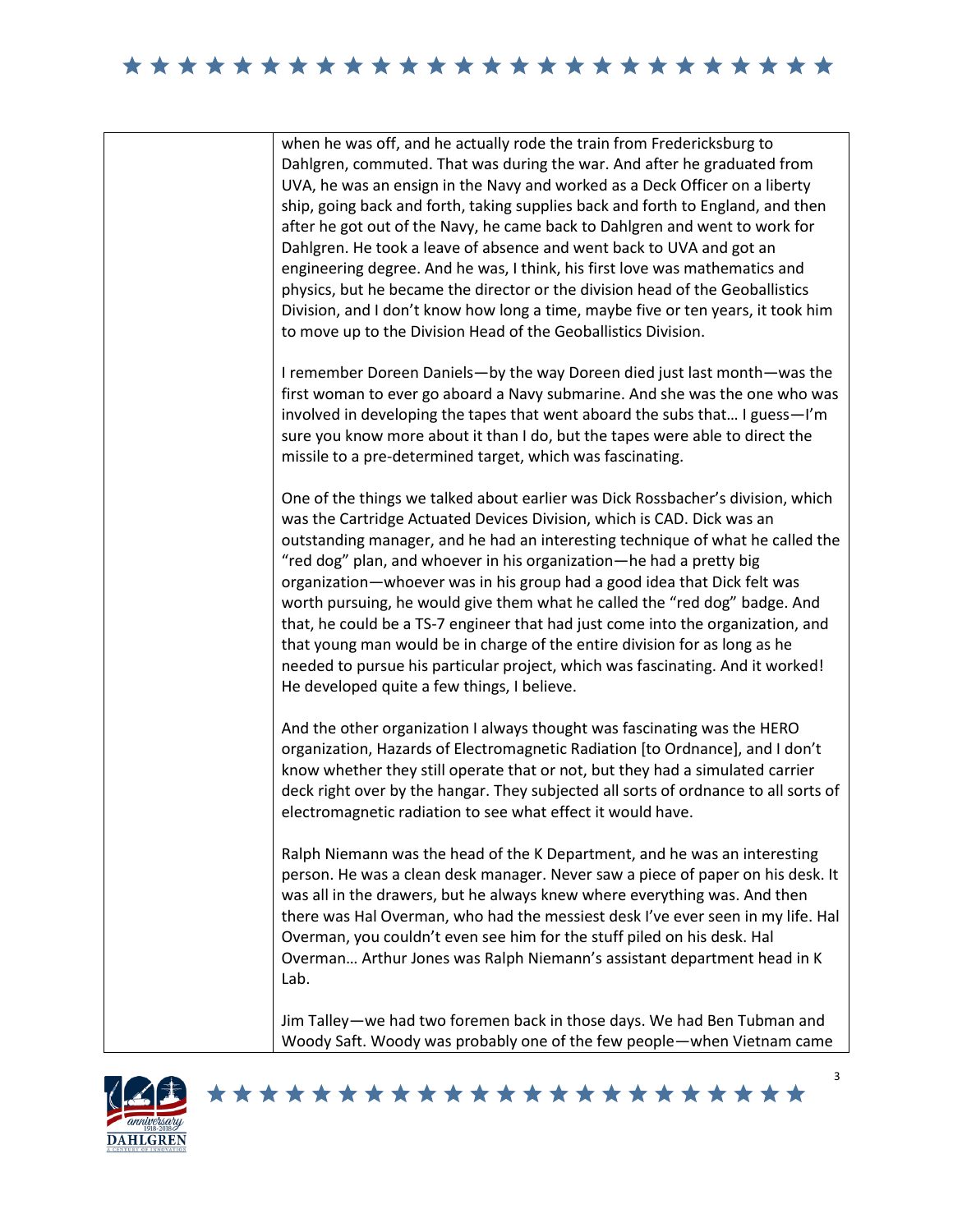along, he was probably one of the few people who was knowledgeable about the 16" gun, and they needed the 16" guns off of—the battleships off Vietnam, and they couldn't—there wasn't anybody who had the capability or technology of producing the right amount of powder and whatever else component went into the projectile to accurately—so they called Woody back. He had been retired for years, but they called him back, and he helped straighten them out on that. Ben Tubman had the Plate Battery, and interesting, being in classification, I will always remember one of the interesting stories about Ben Tubman is he told one of his employees to clean up something, and the guy said, "I'm not going to do it. It's not in my job description." And Ben said, "Let me see your job description." And the guy pulled a copy of it out of his pocket and handed it to Ben Tubman. Tubman took his pencil out and wrote in the bottom of it, "Also required to clean up so and so," handed it back to him, says, "Go for it." [*Laughs*] But I think they were the last two foremen that we had at Dahlgren.

The foreman was an unclassified manager, "ungraded" they called him. There were two systems. There was the classified positions and the ungraded positions. Woody Saft was in charge of the Firing Battery, where all the—and Ben Tubman was the Plate Battery.

I carpooled to Dahlgren for all those years, lived at 809 Sylvania Avenue. Sam Branscome, who worked for Wes Meyers down in the… I've forgotten the name of that lab, but anyway, Sam picked me up. He had four of us that rode with him. He picked me up every morning at quarter to seven. I paid him—I think I paid him eight dollars a week to ride back and forth to Dahlgren. When I ended up working at White Oak three or four days a week, I still had to pay him to keep my ride available, even though I was commuting to White Oak.

I'm sure you all have heard about the 16" shell that landed down at Coles Point. The lady's name was [J. P.] Gunter. Mrs. Gunter from Richmond had a cottage at Coals Point, and a 16" shell landed right by her back door. She went to the phone immediately and called Dahlgren and said, "Cease fire. I know where the last one went, but I don't know where the next one's going to go." So they went down to try to—they never did figure out what exactly went wrong, what caused that, but they went down to try and dig it out. It was a dud, thank the Lord. They were undermining her house, so they gave up trying to retrieve the shell, and to appease her, they went down—she was very nice about the thing—they took a 16" shell and mounted it on a platform right outside her back door where this shell had gone in with a plaque on it describing the date and the type of shell and everything and who fired it [*laughs*]. Anyway, it was an interesting…

4

I was at Dahlgren 25 years, and I loved it. I had a good time.

\*\*\*\*\*\*\*\*\*\*\*\*\*\*\*\*\*\*\*\*\*\*\*

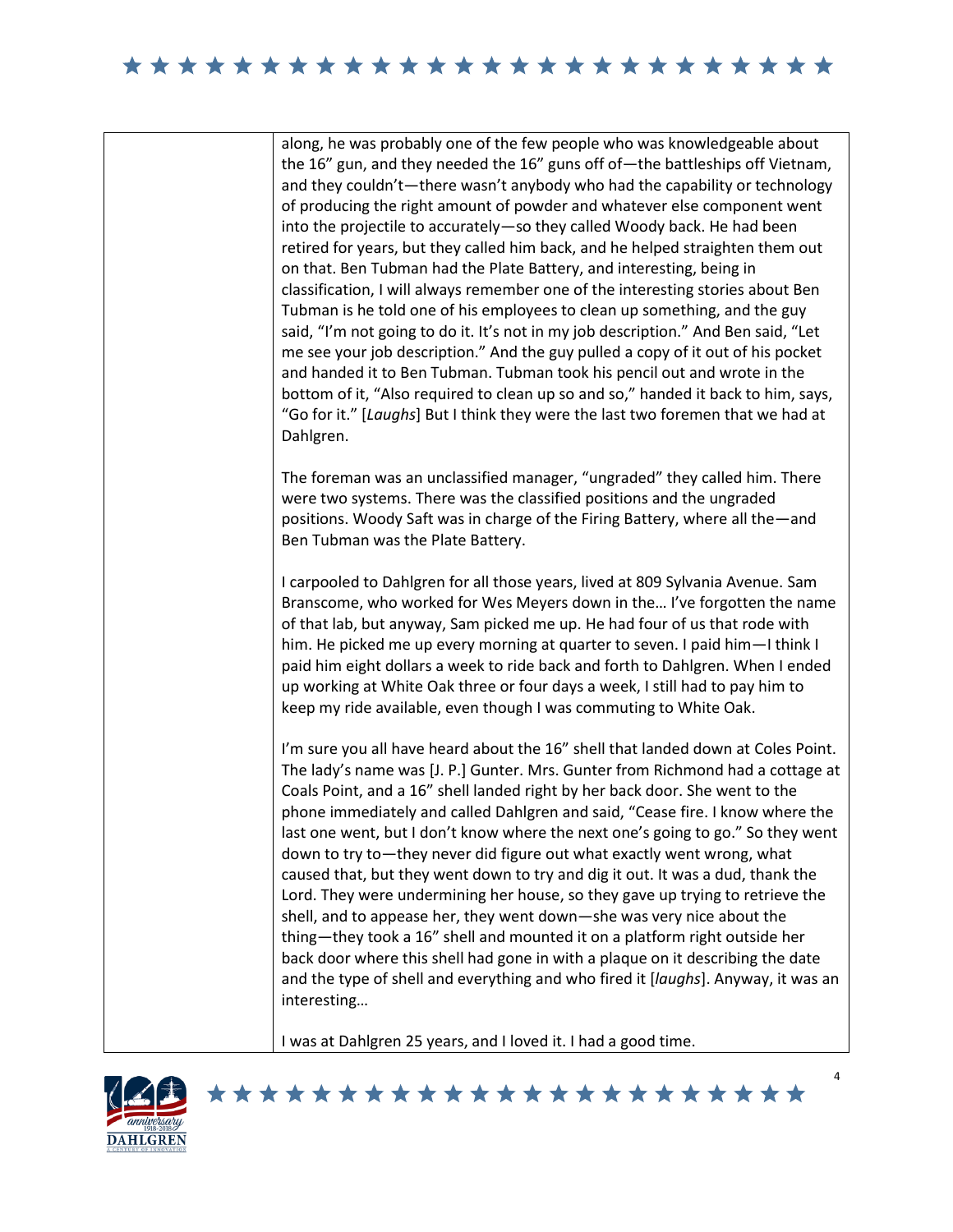|                   | We had some super Technical Directors. When I went to work at Dahlgren, Russ<br>Lyddane was Technical Director. And he went to General Electric, I believe, in<br>New England. Then we had Barney Smith. We had what we called a Super Grade<br>Analysis Committee where we evaluated super grades and determined who<br>would get these grades, and I think that was established under Russ Lyddane<br>and continued as long as I was at Dahlgren.                                                                                                                                                                                                                                                                                                                                                                                                                                                                                                               |
|-------------------|-------------------------------------------------------------------------------------------------------------------------------------------------------------------------------------------------------------------------------------------------------------------------------------------------------------------------------------------------------------------------------------------------------------------------------------------------------------------------------------------------------------------------------------------------------------------------------------------------------------------------------------------------------------------------------------------------------------------------------------------------------------------------------------------------------------------------------------------------------------------------------------------------------------------------------------------------------------------|
|                   | Well, Dahlgren had the first computer, I guess, in the United States. And it was<br>the Aiken Dahlgren Relay Computer. And then soon after that we got the NORC<br>[Naval Ordnance Research Calculator], which the NORC would have filled up this<br>entire section of the house, it was that big. It was developed—well, Ralph<br>Niemann came here from Harvard with the Aiken Dahlgren Relay Computer. He<br>came with the computer. And that's how he ended up at Dahlgren and<br>subsequently became the Director of the Computation and Analysis Laboratory.                                                                                                                                                                                                                                                                                                                                                                                                |
|                   | There was one programmer who noticed a particular hum on the NORC, and he<br>was able to program the NORC to the point that it would play the National<br>Anthem. You could stand in the room and listen to the NORC play the National<br>Anthem. It was fascinating.                                                                                                                                                                                                                                                                                                                                                                                                                                                                                                                                                                                                                                                                                             |
|                   | The Space Surveillance System came to Dahlgren after I'd been there about ten<br>years, I guess. It was a separate activity, not a part of Dahlgren; it was under a<br>separate command. They had a fence across the southern part of the United<br>States, a radar fence. They were able to detect, from this radar fence, any<br>object circumventing the world. I think they had two [IBM] 7090 computers in<br>the Space Surveillance System, and this information came back into a<br>preexisting program in the 7090, and if it matched up with what was already<br>there, they knew nothing new was flying around the world, but if any new<br>object—and that time they were concerned about Russians putting up objects,<br>and if anything new was detected by the radar fence, they were able to pick it<br>up from their predetermined program. The Technical Director for the Space<br>Surveillance System was a fellow by the name of Hal Hasenfus. |
|                   | I was having a good time. I enjoyed Dahlgren.                                                                                                                                                                                                                                                                                                                                                                                                                                                                                                                                                                                                                                                                                                                                                                                                                                                                                                                     |
|                   | If I had anything to say about Dahlgren, it's working for the government, you<br>never get rich, you can live comfortably, and it's a good life.                                                                                                                                                                                                                                                                                                                                                                                                                                                                                                                                                                                                                                                                                                                                                                                                                  |
| <b>Conclusion</b> | Thank you for listening to this week's Dahlgren Centennial Podcast, and<br>hopefully you have learned another interesting aspect of what our people<br>accomplish for the Navy and for our nation.                                                                                                                                                                                                                                                                                                                                                                                                                                                                                                                                                                                                                                                                                                                                                                |